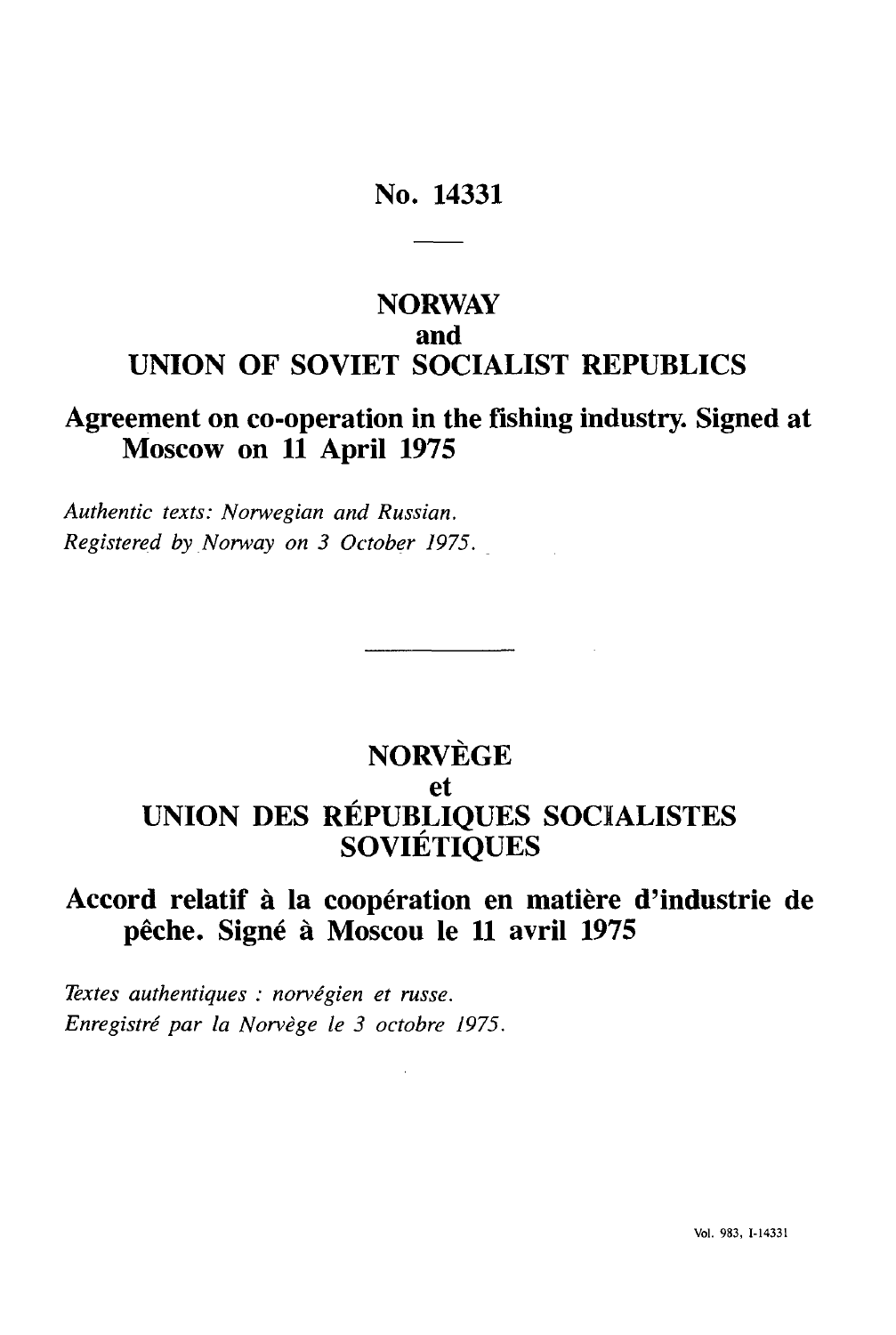#### [TRANSLATION - TRADUCTION]

#### AGREEMENT1 BETWEEN THE GOVERNMENT OF THE KINGDOM OF NORWAY AND THE GOVERNMENT OF THE UNION OF SOVIET SOCIALIST REPUBLICS ON CO-OPERATION IN THE FISHING INDUSTRY

The Government of the Kingdom of Norway and the Government of the Union of Soviet Socialist Republics,

Bearing in mind the need to take measures to ensure the conservation, rational use and reproduction of the living resources of the sea,

Recognizing the responsibility and obligation of the Parties in the matter of the adoption, of effective measures to conserve the living resources of the North-East Atlantic Ocean,

Reaffirming their support for co-operation between the parties to the North-East Atlantic Fisheries Convention of 1959,<sup>2</sup>

Desiring to create a basis for the further development of existing mutual co-operation between the Parties in matters of common concern relative to fisheries, including the exchange of iaformation and experience,

Paying special attention to the importance of scientific research for the purpose of maintaining a steady harvest of the living resources of the sea, and desiring to co-ordinate their activities in this area,

Having regard to the Agreement of 19 May 1972<sup>3</sup> between the two countries concerning economic, industrial, scientific and technical co-operation,

Wishing to develop and strengthen good-neighbourly relations between the two countries, have decided to conclude the following Agreement:

*Article I.* The Contracting Parties agree to promote co-operation on a basis of reciprocity and within the framework of their national legislation, concerning practical problems in the matter of fisheries, and shall consult each other on such problems, paying special attention to measures for the conservation and rational use of the living resources of the sea and to the co-ordination of scientific research on this subject within the area covered *by* the North-East Atlantic Fisheries Convention of 1959.

Within the framework of their national legislation the Contracting Parties shall conduct a mutual exchange *of* information of fishing statistics and the results of fisheries research, and shall exchange experience on matters relative to the development of fisheries, fishing methods, fish processing technology and methods of increasing fish stocks.

*Article IL* The Contracting Parties shall contribute to co-operation between interested organizations, associations aad enterprises in the fishing industry in matters of mutual interest.

*Article III.* 1. To assist in implementing this Agreement, the Contracting Parties shall establish a Mixed Commission.

Vol. 963, 1-14331

<sup>&</sup>lt;sup>1</sup> Came into force on 11 April 1975 by signature, in accordance with article VI.<br><sup>2</sup> United Nations, *Treaty Series*, vol. 486, p. 157.<br><sup>3</sup> Ibid., vol. 941, p. 81.